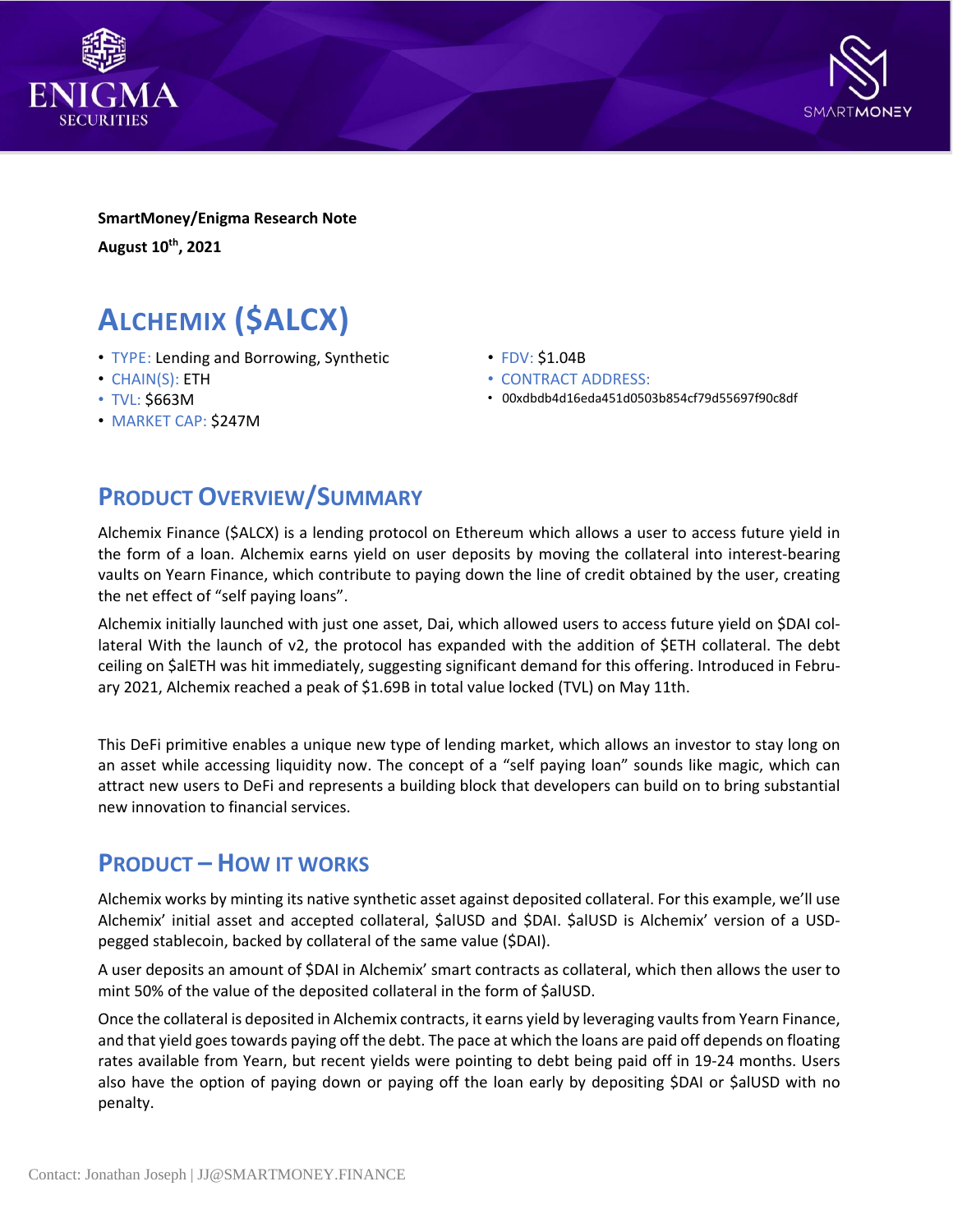Key to the cryptoeconomic success is Alchemix's "transmuter" contract, which creates a queue for \$alUSD to be converted back to \$DAI. This combined with the early repayment option creates market incentives to mainteg the \$alUSD peg.



*Via Alchemix.*

Alchemix launched with \$alUSD and \$DAI, in order to prove out the cryptoeconomic system with a stable asset. However, in June Alchemix launched \$alETH for use with \$ETH collateral, presenting a new and interesting way to create leverage on Ethereum.

While the mechanism worked as intended, there was a bug which [resulted](https://www.coindesk.com/free-money-bug-hits-defi-platform-alchemix) in the loss of \$4.6M of \$ETH [collateral.](https://www.coindesk.com/free-money-bug-hits-defi-platform-alchemix) The bug allowed depositors to withdraw their collateral without repaying their loan, and was quickly patched.

A more detailed [explanation](https://slowmist.medium.com/slowmist-alchemix-hack-analysis-e8c9ec6c2ee3) of the exploit can be found here. While loss of collateral can never be trivialized, the damage was minimal and the protocol has since recovered.

As security, credibility and community are essential to a well-functioning DeFi protocol, Alchemix needs to prove that they have learned from this exploit and can continue to safely onboard new non-stable assets.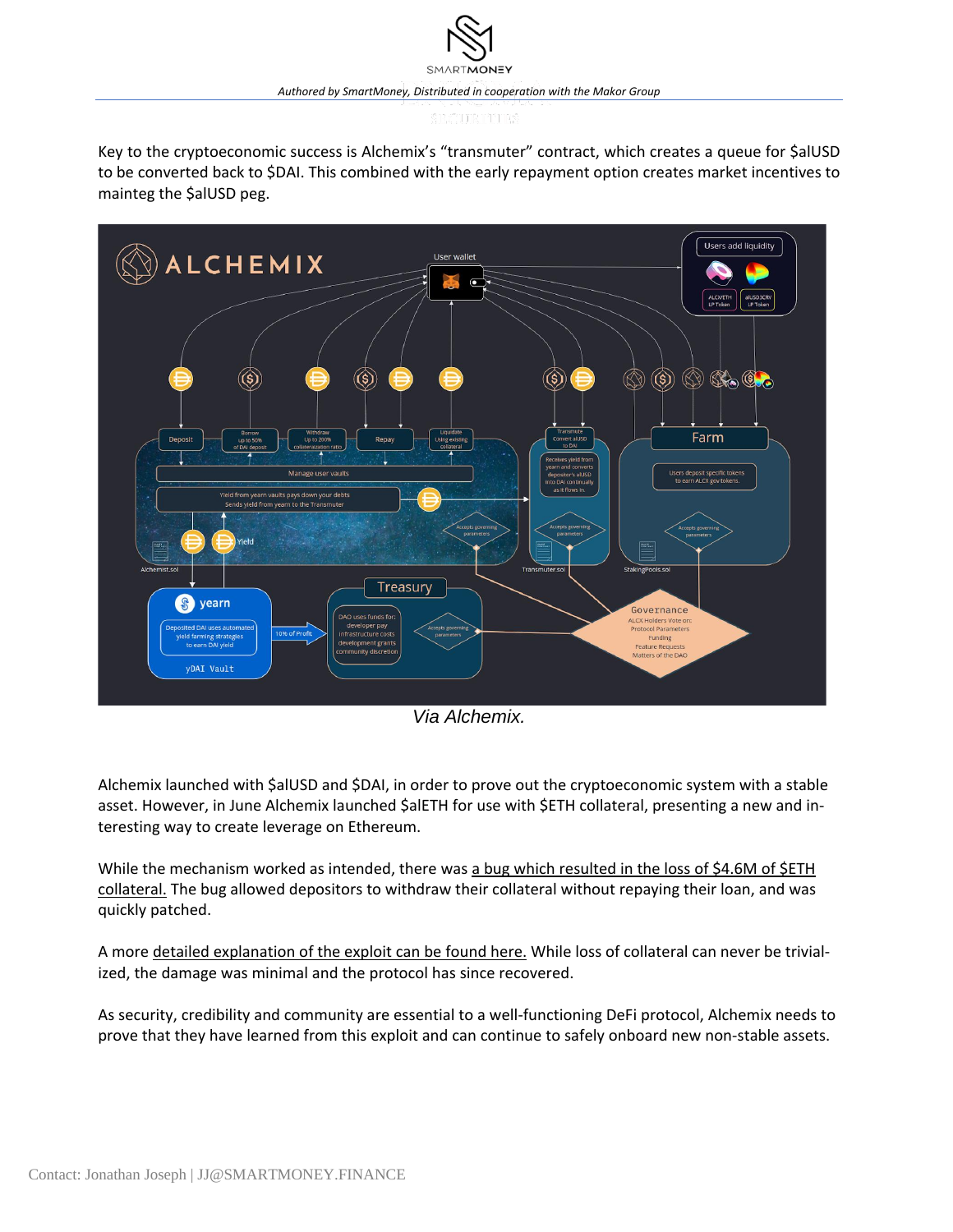### **WHY IT'S INTERESTING**

### *DeFi "Magic"*

The concept of a "self paying loan" is an early example of the kind of financial primitive that is only possible via the magic of DeFi. In comparison to more abstract DeFi protocols with unclear benefits, the concept of a self-paying loan is more straightforward to both retail and traditional finance alike.

Alchemix can attract new interest from those who are looking for reasons to cross the chasm and try DeFi. While synthetic assets and future yield are not easily palatable, the concept of "free money" and "self paying loans" are much easier to understand.

### *A New DeFi "Primitive"*

By enabling this new form of borrowing, the Alchemix protocol has created a new building block for financial services. The stability of a protocol like this becomes something that any application developer can use to create new types of financial products and services.

For example, a skilled Web app developer could create a bankless-credit card, which uses Alchemix to pay off accrued debt over time. A protocol such as Alchemix has the opportunity to remake and reimagine a variety of forms of consumer credit markets.

### *Community*

After the alETH exploit, Alchemix founders simply \*asked\* for users to return the misappropriated collateral. In traditional finance, unsecured financial errors are unrecoverable, but the open source and communal nature of DeFi resulted in a substantial percentage of the misappropriated ETH being voluntarily returned to the protocol, in return for an airdrop of the native token and an NFT signifying good community stewardship. This is another example of how DeFi breaks rules and norms in unexpected ways.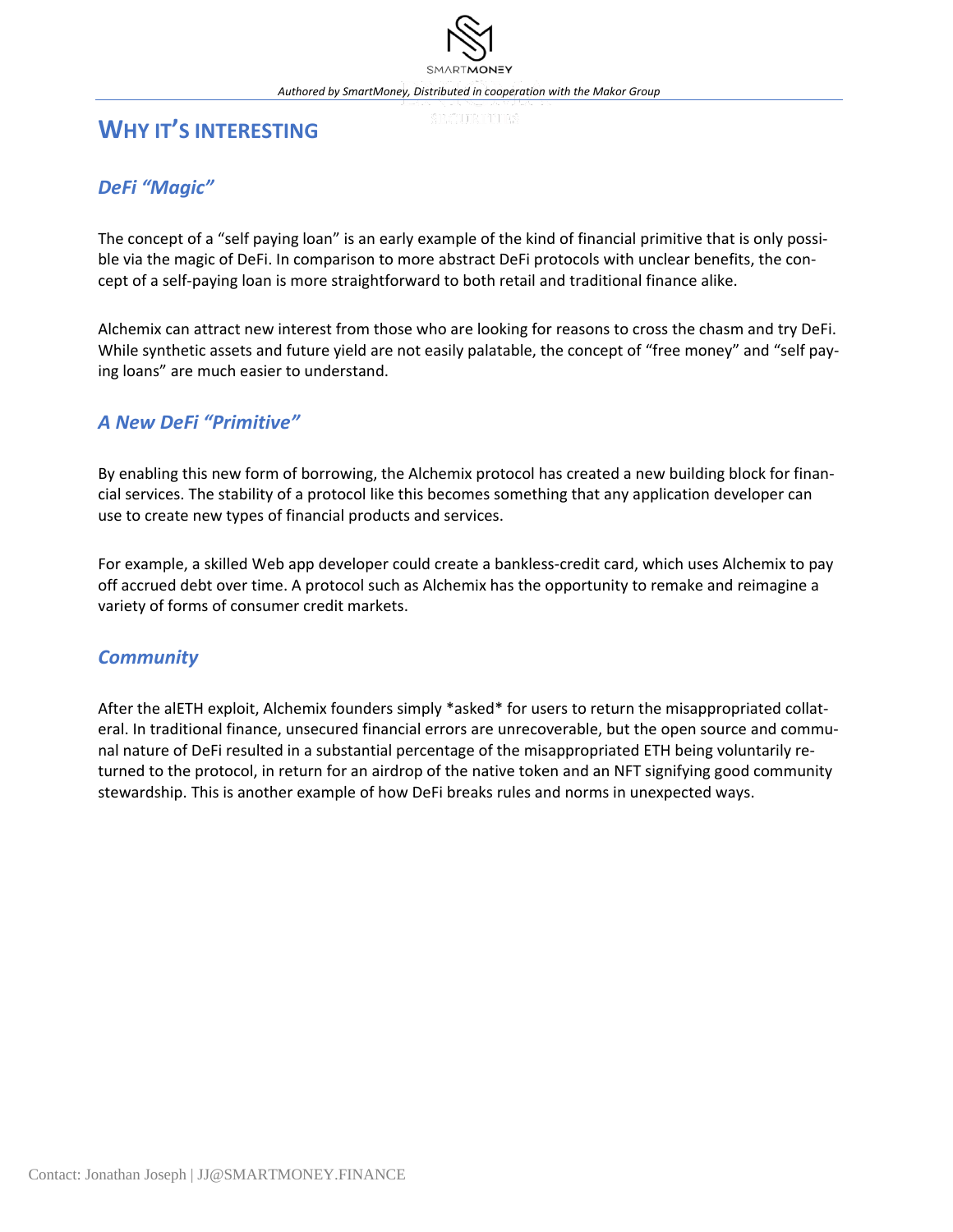*Authored by SmartMoney, Distributed in cooperation with the Makor Group*

...



This is pretty incredible.

Last week, Alchemix had a bug where they accidentally gave their users

They asked people to kindly return it...

Almost half has already been returned



### **TOKENOMICS**

#### *Monetary Policy*

In its liquidity bootstrapping phase, the \$ALCX token was a pure governance token, entitling token holders to pro rata governance rights. In a forthcoming release, the \$ALCX token will become a productive asset via a fee sharing arrangement.

#### *Liquidity Mining and Distribution*

The token distribution strategy was well suited to seeding the Alchemix community.

The Alchemix ecosystem of smart contracts required deep liquidity for the \$alUSD token to ensure liquidity for their native stablecoin and steady demand for the underlying asset. By heavily incentivizing an \$alUSD-3CRV factory pool on Curve, Alchemix was able to create significant early demand to mint \$alUSD.

The early \$ALCX-\$ETH liquidity providers were also similarly well incentivized in the earliest days postlaunch, generating demand for farming the native token. Alchemix also prioritized a single sided staking pool, enabling the "farm-to-stake" model, which is now recognized as a much better alignment of interests than "farm-to-dump".

While more mercenary capital frequently dumps farming rewards, creating downward pricing pressure, the farm-to-stake option incentivized early liquidity providers to compound their farming rewards by staking them.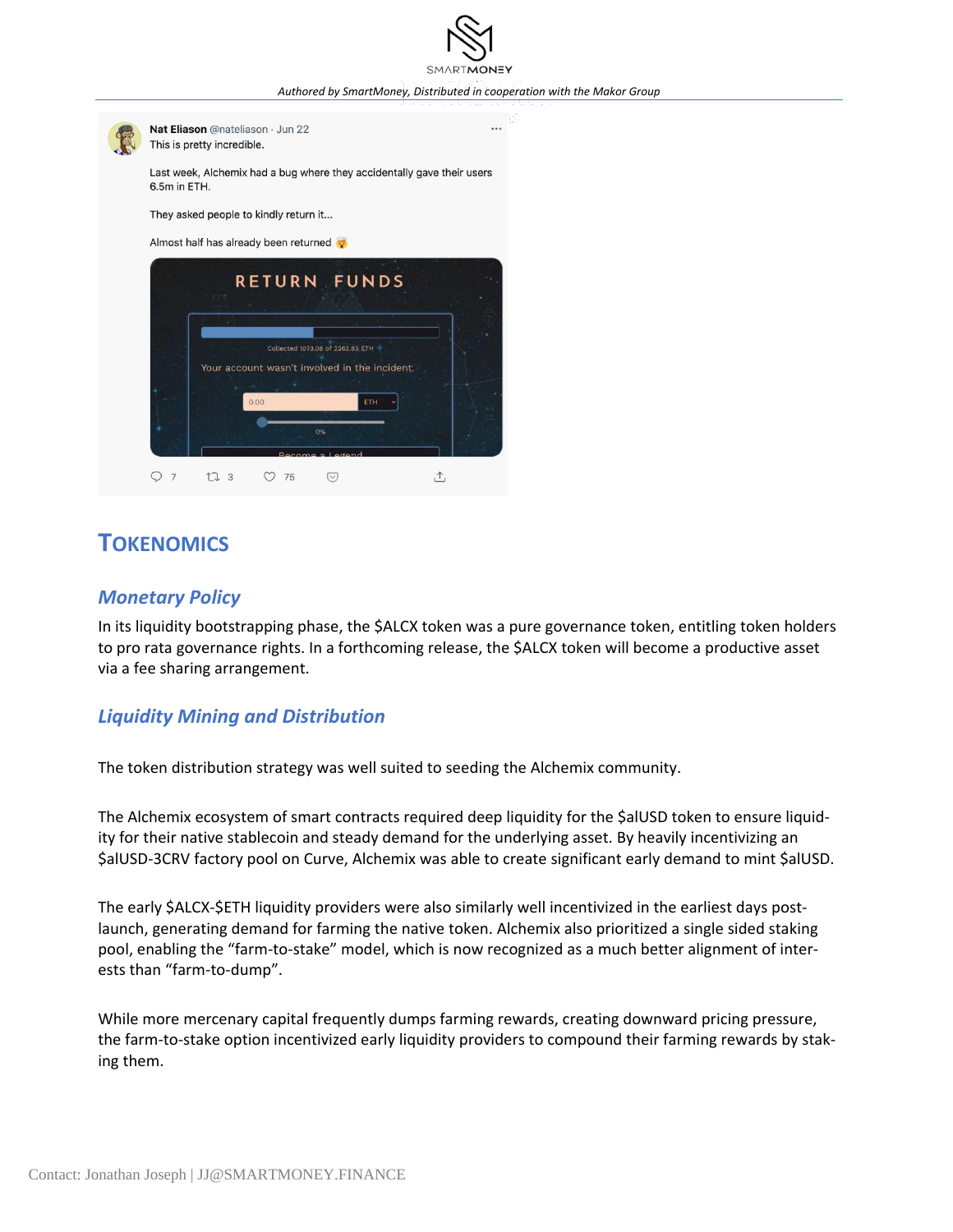

#### ALCX: Weekly Rewards and Supply Over Time

*Via Alchemix.*

## **VALUE ACCRUAL**

The \$ALCX token has a clear value accrual model. When Alchemix adds the fee sharing in the near future, or all collateral locked in the protocol, 10% of yield will be distributed to stakers.

Alchemix staking currently offers a robust 85% yield in the native token on single sided staking, so the \$ALCX token is already productive in returning great yield in the underlying asset for those long the \$ALCX asset.

Currently, Alchemix has \$655M in total value locked (TVL) in the protocol, although TVL peaked on May 11, 2021 at \$1.69B locked, a few weeks prior to the launch of \$alETH. The drop in TVL was due to the broad pullback in the market, including a 75% drop in the price of \$ALCX, which represents a non-trivial portion of the staked value, as well as the aftermath of the stalled \$alETH launch.

While Alchemix usage and TVL should grow with the organic growth of DeFi, TVL growth could be non-linear as Alchemix introduces vaults for additional assets. And growth in TVL will have a direct correlation to the dividends earned by stakers once Alchemix begins fee sharing. Assuming a 5% yield on \$655M in TVL, dividends to token holders would already be \$3.2M annually, and that's for a 6-month old protocol with only two fully supported assets.

That Alchemix' main use case involves locking collateral for a long period of time, suggests that both capital, and resulting yield, should be consistently sticky. This bodes well for the reliability of future dividends.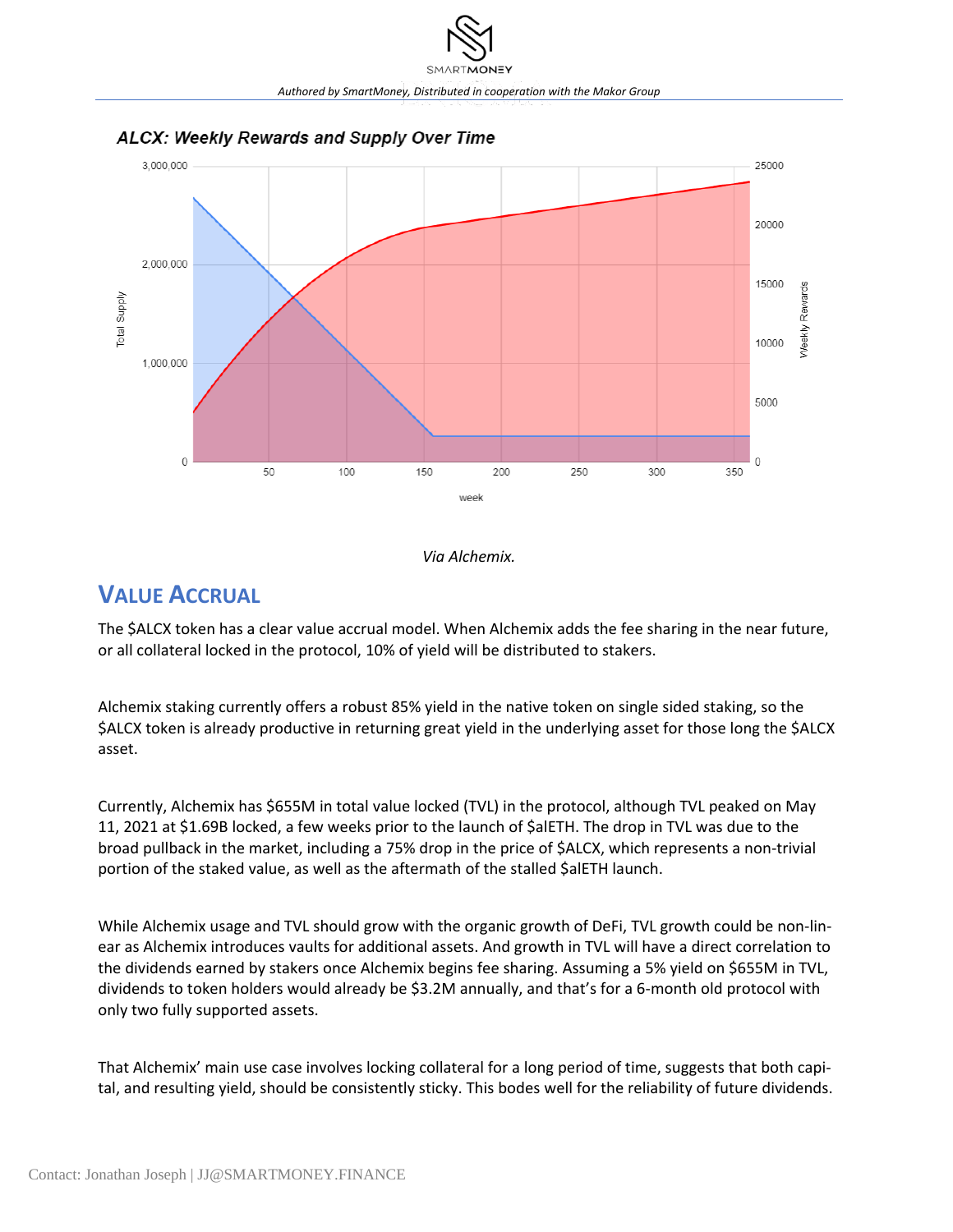### **COMPETITIVE LANDSCAPE**

At this highest classification, Alchemix competes with other yield aggregators. DeFi's signature composability has enabled all sorts of experiments around yield optimization, to the ultimate benefit of retail and institutional investors alike.

| Name                                            | Chain         | 1d Change | 7d Change | TVL $\downarrow$ | Mcap/TVL |
|-------------------------------------------------|---------------|-----------|-----------|------------------|----------|
| c<br>Convex Finance                             | $\bullet$     | $+5.63%$  | $+9.37%$  | \$4.91b          | 0.01434  |
| $\theta$<br>Yearn Finance (<br>$\overline{2}$   | $\bullet$     | $+4.07%$  | $+7.32%$  | \$4b             | 0.30457  |
| Œ<br>Alpaca Finance<br>3                        | $\circledast$ | $+3.34%$  | $+0.04%$  | \$1.54b          | 0.06649  |
| $\mathbf{f}$<br>Autofarm (AUTO)<br>4            | $\circledast$ | $-1.04%$  | $+3.67%$  | \$819.88m        | 0.04001  |
| <b>Bunny (BUNNY)</b><br>$5\phantom{.0}$<br>带    | $\circledast$ | $+1.14%$  | $+7.72%$  | \$806.61m        | 0.00854  |
| Belt Finance (B<br>6                            | $\circledast$ | $+5.04%$  | $+3.82%$  | \$775.06m        | 0.053    |
| $\bf{0}$<br>Badger DAO (BAD<br>$\overline{7}$   | $\bullet$     | $+11.94%$ | $+20.36%$ | \$694.45m        | 0.36832  |
| $\circledR$<br><b>Alchemix (ALCX)</b><br>8      | $\bullet$     | $+3.04%$  | $+12.02%$ | \$637.31m        | 0.39103  |
| Ű<br>Beefy Finance (<br>9                       | OCARB         | $+2.13%$  | $+8.87%$  | \$579.25m        | 0.14447  |
| $\Lambda$<br>Alpha Finance (<br>10 <sup>°</sup> | $\bigcirc$    | $+8.23%$  | ۰         | \$561.37m        | 0.60083  |

*Via DeFiLlama.com.*

A number of protocols are innovating on fixed rate offerings while others aim to separate the principal and yield components into distinct tokens. All of these approaches aim to increase capital efficiency in a variety of ways.

Alchemix has taken the early market lead in their particular segment of future yield, incorporating access to the liquidity of future yield of an asset up front.

For this specific use case, Wasabix Protocol launched in April offering a similar ability to access future yield, while offering a wider selection of assets to borrow against. While Alchemix launched with \$DAI and only recently added \$ETH, Wasabix launched with \$DAI, \$BTC, \$LUSD and \$ETH. Further, Wasabix has expanded to BSC and Polygon, launching with \$BUSD and \$PUSD on those chains respectively.

Despite the fact that Wasabix offers a wider range of useful assets and blockchains and, at current, better yields in their farms, Wasabix has a total of \$26M total value locked (TVL) across all strategies and chains, which is far less than Alchemix' current \$655M TVL. These results are somewhat counterintuitive, and exactly how to interpret them remains an open question.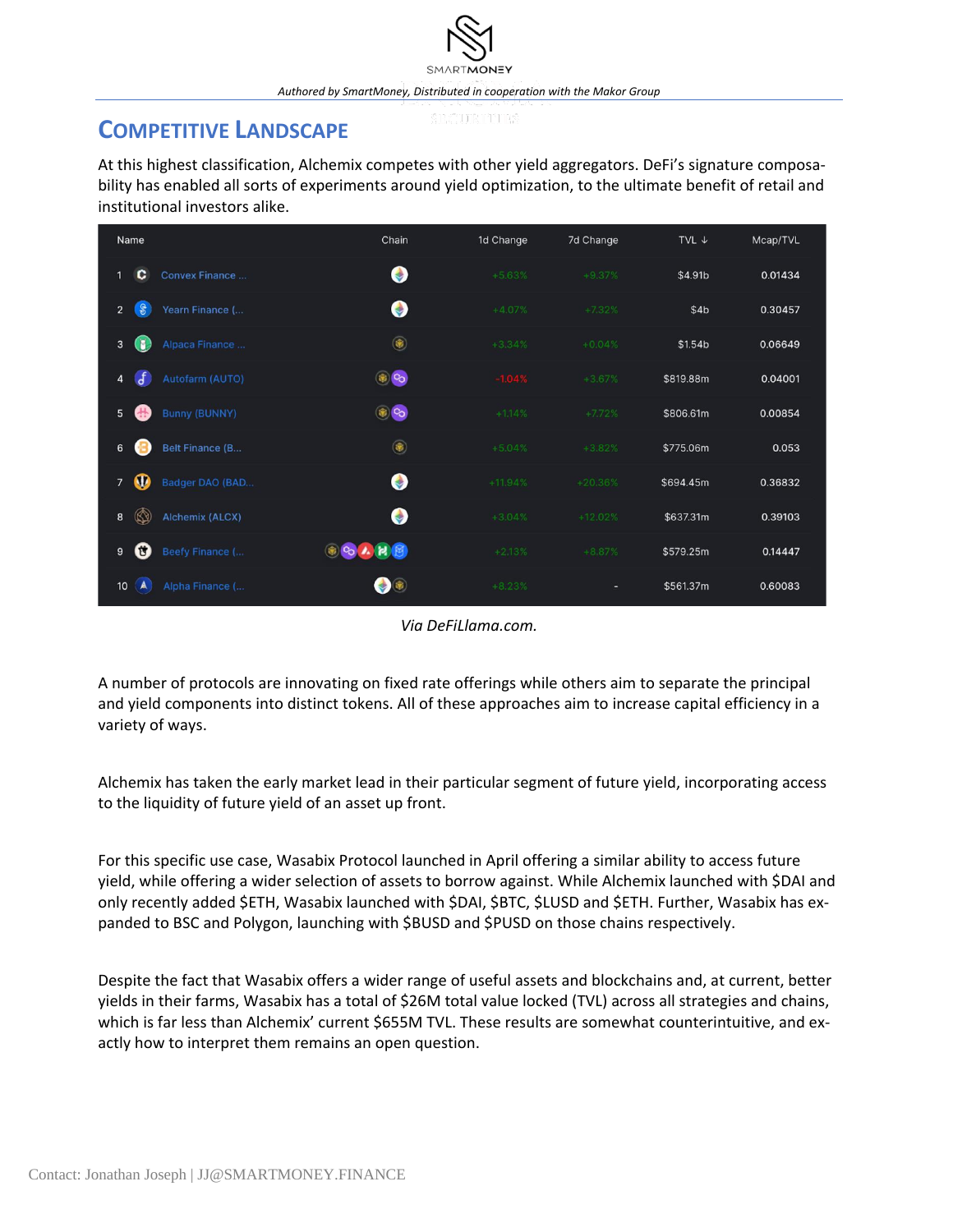

Pendle Finance also offers access to future yields, albeit with a twist. Pendle separates the principal and yield into separate tokens, and offers a custom automated market maker (AMM) that will allow traders to buy and sell that yield, effectively accessing that yield up front.

The discrepancy between Alchemix and Wasabix suggests that this is a space that can accrue moats via liquidity and community. Alchemix looks poised to become the leading community and building block for tokenization of future yield via the borrowing use case.

Although whether or not these moats will be relevant also remains in question. Once Alchemix moves to become a productive asset via revenue sharing, the market will have a much better idea for how sustainable this model will be going forward.

### **RECOMMENDATIONS**

Alchemix is well positioned to grow and expand its lead in the market for the future yield use case. Their focus on building deep liquidity for the biggest assets on Ethereum continues to prove successful, although how sustainable that is remains in question.



*Via Token Terminal.*

With \$ALCX trading near its all time lows on a fully-diluted basis, the token price has taken a big hit in line with the broader crypto market pullback. If Alchemix reaches scale for this use case, and the revenue share model is successful, the \$ALCX token would accrue 10% of a large amount of yield. With a floating market cap of \$250M, \$ALCX has upside if it continues to lead the future yield market.

**DISCLAIMER**